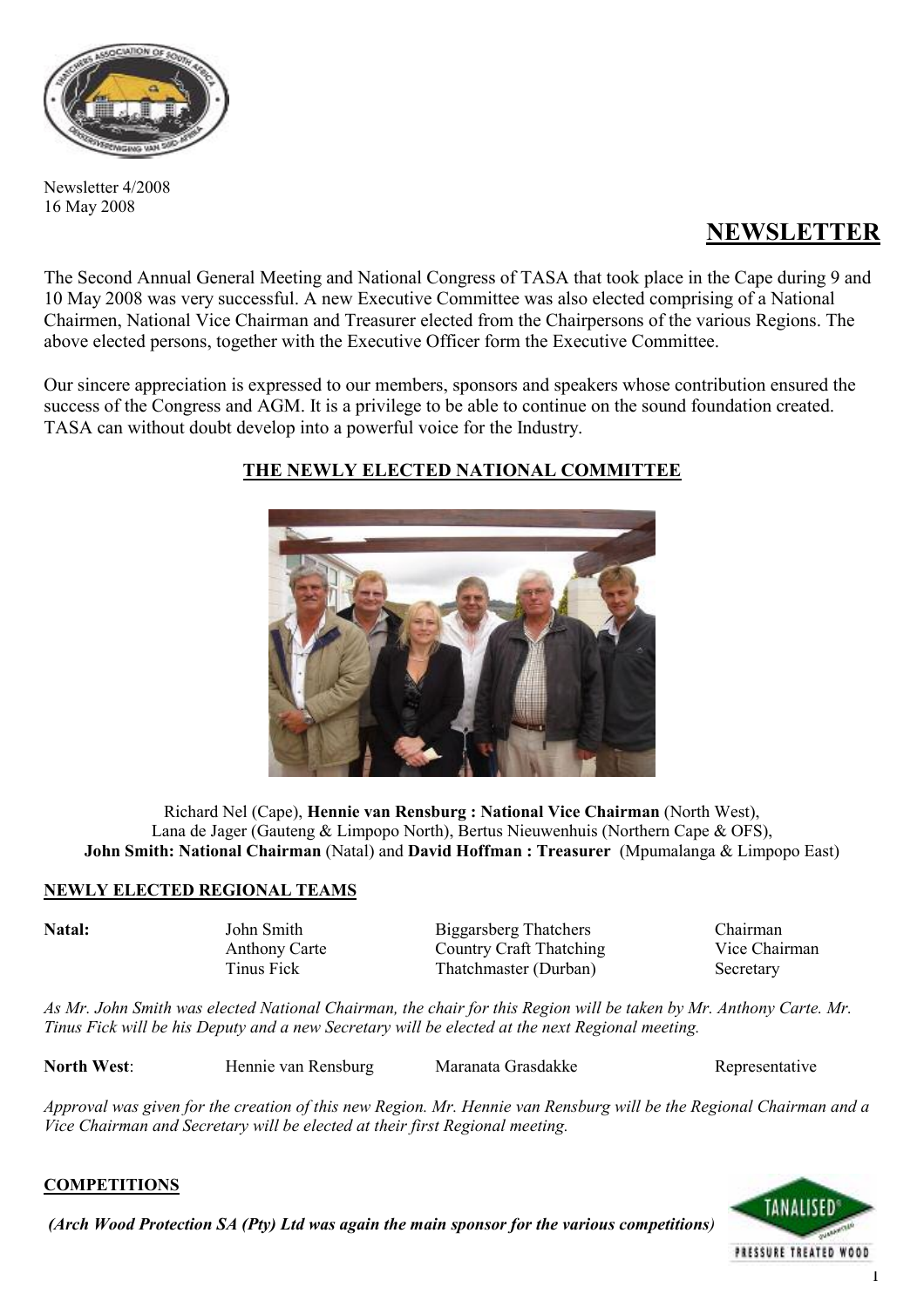## **1. PHOTO COMPETITION**

We congratulate the following winners on their achievement. A total of forty one entries were received.

#### **CATEGORIES W**

| /ON BY | <b>PRIZES</b> |
|--------|---------------|
|        |               |

- $Most aesthetic structure:$
- Largest single thatched roof
- Funniest thatch photo / video :



Protea Hotels: Nkolo Spa (Floor surface: 4 838 sq m) Thanda private game reserve main lodge (Roof surface: 7 257 sq m)

| THATCH-IT-                     | <b>R3 000</b> |
|--------------------------------|---------------|
| MARANATA GRASDAKKE             | <b>R3 000</b> |
| <i>LUCAS QUALITY THATCHERS</i> | R1 000        |



### **2. NATIONAL THATCH ROOF CONSTRUCTION COMPETITION**

| <b>CATEGORIES</b>                                          | <b>WON BY</b>                                    | <b>PRIZES</b>                            |
|------------------------------------------------------------|--------------------------------------------------|------------------------------------------|
| 1. Best pole structure<br>2. Most aesthetic pole structure | <i>THATCH-IT</i><br><b>BIGGARSBERG THATCHERS</b> | R <sub>4</sub> 000<br>R <sub>4</sub> 000 |
|                                                            |                                                  |                                          |





*Best pole structure (Slope 45 degrees) Most aesthetic pole structure. (Slope 50 degrees)*

**Photos of the competition, AGM and National Congress will be available on the website.** 

# *ITEMS OF INTEREST RESULTING FROM THE ANNUAL GENERAL MEETING*

#### • **VOLUNTARY ACCREDITATION / CERTIFICATION**

Approval has been given to continue with the investigation to implement the above. It has been suggested that guidelines be drawn up by an independent auditors firm i.e. SATAS or ITC who have already a process in place.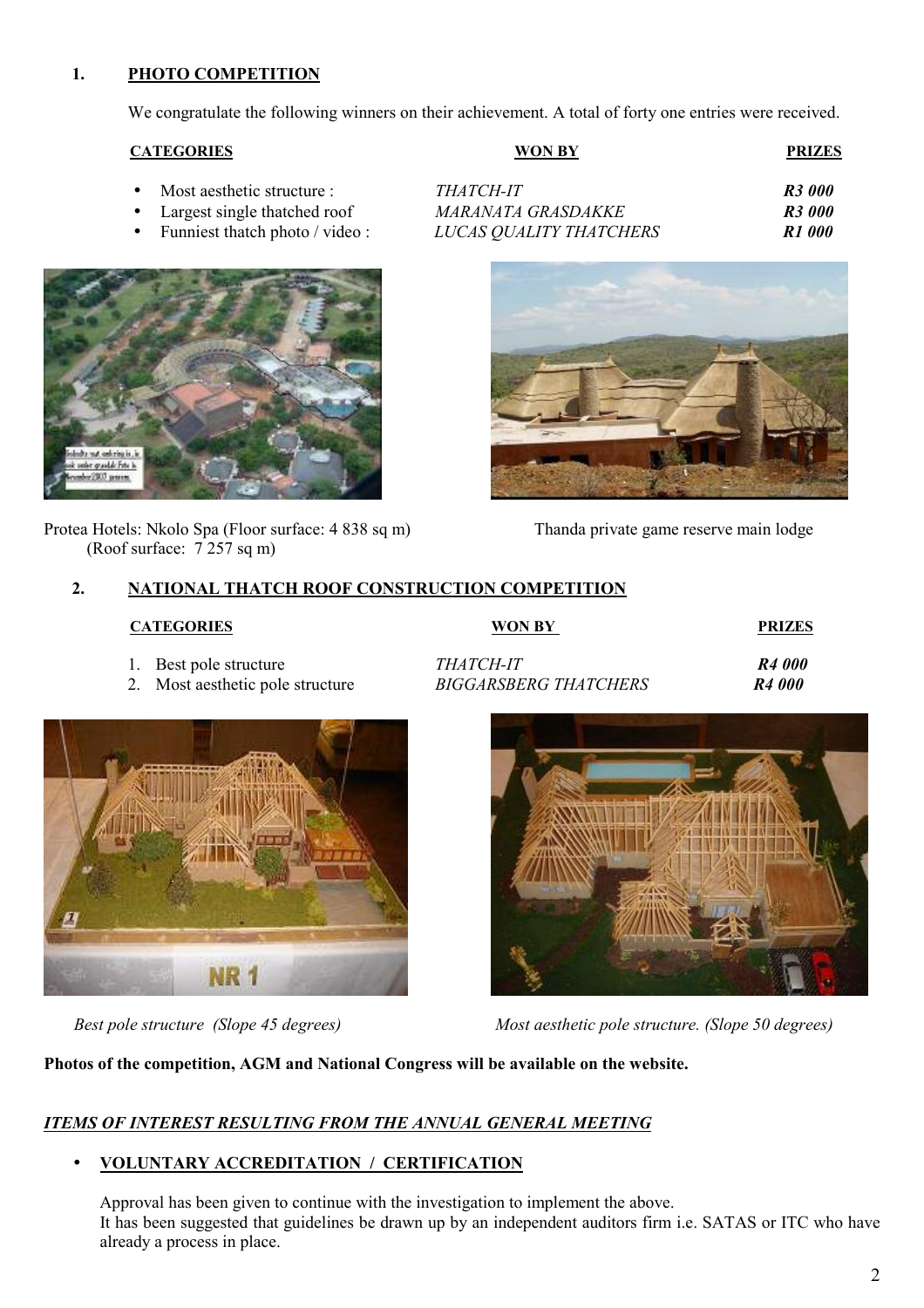Accreditation / certification is becoming more and more of paramount importance through the public and Trade in general demanding that TASA ensures that its members guarantees quality workmanship. Another important aspect of it is that the shortage of manpower will be curtailed through training as HIV has a devastating effect on trained workers.

#### • **AMMENDMENTS TO THE CONSTITUTION**

It has been decided that the National Chairman, National Vice Chairman or Regional Chairman's term of office should **not extend beyond two consecutive years, in the same position.** 

> **Example**: A person in the position of National **Deputy** Chairman for two consecutive years may be elected as **National** Chairman but **cannot be re-elected as** National **Deputy** Chairman for a further period of one year.

#### • **MEMBERSHIP**

.

TASA must increase its numbers of Associate members such as Engineers and Architects as specification requirements are becoming more severe regarding pole construction and rational design. Expertise on these matters is scarce.

It has been proposed that the National Thatch Roof Construction Competition be extended to include the Engineering and Architectural Faculties of Universities.

#### • **AMMENDMENTS TO MEMBERSHIP ENTRY REQUIREMENTS***.*

The integrity of TASA must be protected to ensure the relevancy of the Institution. Requirements for Membership admission will be amended as follows:

- Evidence must accompany the submission of a prospective member that he has been a thatch roof contractor for at least two years
- **-** A probation period of six months will apply before permanent membership will be gained. The proviso being that no complaints being brought against the aspirant member during this period.
- **- In the event of the prospective member not being a thatch contractor for two years, the necessary experience must first be gained before temporary membership will be considered.**

*TASA invites prospective members lacking the two years experience, to attend TASA meetings and workshops to gain knowledge re specification requirements and the application thereof. They can even do a mentorship with a contractor with extensive experience***.**

#### • **NATIONAL COMMITTEE**

The National Committee was tasked to investigate the use of polypropylene twine in thatch roofing as well as the new specification requirement for metal sways including the installation of lightning protectors when metal sways are used.

The new SANS 10400 (National Building Regulations) will be made available for two months during June/July to allow for public comment. Members will be advised when it becomes available as well as the comment rendered by TASA.

The National Committee must focus on the vision and mission of TASA and not get tied up in commercial issues of the Trade.

The next meeting of the National Committee will be held on Wednesday 11 June 2008 at 09h00. The venue will be the TASA office in Centurion.